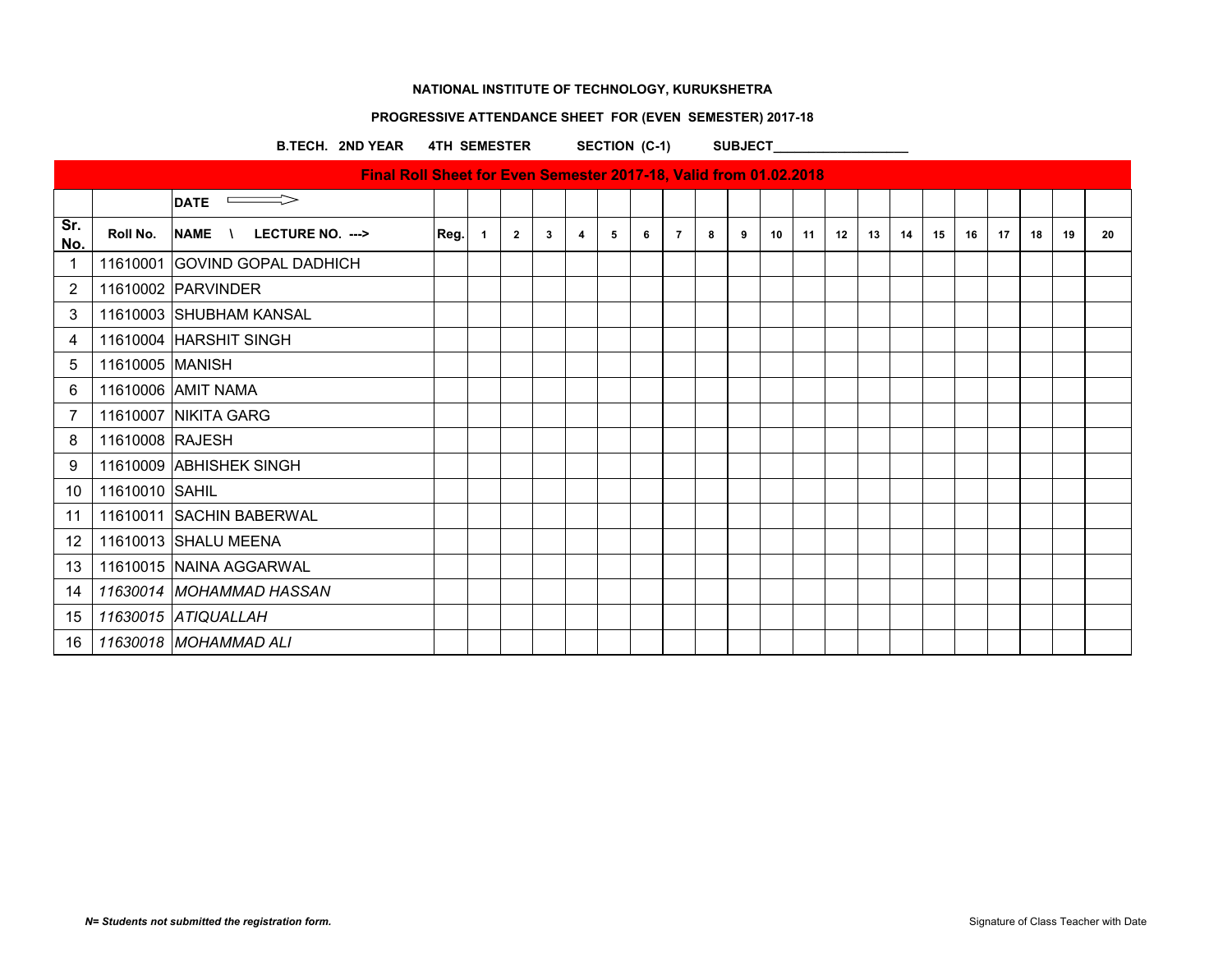## **PROGRESSIVE ATTENDANCE SHEET FOR (EVEN SEMESTER) 2017-18**

B.TECH. 2ND YEAR 4TH SEMESTER SECTION (C-2) SUBJECT

|                |                  | $\overline{\phantom{aa}}$ DATE  |      |    |              |   |   |   |   |                |   |   |    |    |    |    |    |    |    |    |    |    |    |
|----------------|------------------|---------------------------------|------|----|--------------|---|---|---|---|----------------|---|---|----|----|----|----|----|----|----|----|----|----|----|
| Sr.<br>No.     | Roll No.         | NAME \ LECTURE NO. --->         | Reg. | -1 | $\mathbf{2}$ | 3 | 4 | 5 | 6 | $\overline{7}$ | 8 | 9 | 10 | 11 | 12 | 13 | 14 | 15 | 16 | 17 | 18 | 19 | 20 |
| -1             |                  | 11610014 SHYAM AGARWAL          |      |    |              |   |   |   |   |                |   |   |    |    |    |    |    |    |    |    |    |    |    |
| $\overline{2}$ |                  | 11610016 SOURAB JANGIR          |      |    |              |   |   |   |   |                |   |   |    |    |    |    |    |    |    |    |    |    |    |
| 3              |                  | 11610017 AKHIL BHARDWAJ         |      |    |              |   |   |   |   |                |   |   |    |    |    |    |    |    |    |    |    |    |    |
| 4              |                  | 11610018 PANKAJ KUMAR           |      |    |              |   |   |   |   |                |   |   |    |    |    |    |    |    |    |    |    |    |    |
| 5              |                  | 11610019  HIMANSHU CHAUHAN      |      |    |              |   |   |   |   |                |   |   |    |    |    |    |    |    |    |    |    |    |    |
| 6              |                  | 11610021 NIKHIL KHULLAR         |      |    |              |   |   |   |   |                |   |   |    |    |    |    |    |    |    |    |    |    |    |
| 7              |                  | 11610023 GARVIT BHARGAVA        |      |    |              |   |   |   |   |                |   |   |    |    |    |    |    |    |    |    |    |    |    |
| 8              | 11610025 ANOOP   |                                 |      |    |              |   |   |   |   |                |   |   |    |    |    |    |    |    |    |    |    |    |    |
| 9              | 11610026 GEETIKA |                                 |      |    |              |   |   |   |   |                |   |   |    |    |    |    |    |    |    |    |    |    |    |
| 10             |                  | 11610028 MOHAMMED SALMAN        |      |    |              |   |   |   |   |                |   |   |    |    |    |    |    |    |    |    |    |    |    |
| 11             | 11610029 AMAN    |                                 |      |    |              |   |   |   |   |                |   |   |    |    |    |    |    |    |    |    |    |    |    |
| 12             |                  | 11630024 KARANVEER SINGH JASWAL |      |    |              |   |   |   |   |                |   |   |    |    |    |    |    |    |    |    |    |    |    |
| 13             |                  | 11630025 CHONEY DORJI           |      |    |              |   |   |   |   |                |   |   |    |    |    |    |    |    |    |    |    |    |    |
| 14             |                  | 11630026 ISHOR KHATIWARA        |      |    |              |   |   |   |   |                |   |   |    |    |    |    |    |    |    |    |    |    |    |
| 15             |                  | 11630027 SUBASH RAI             |      |    |              |   |   |   |   |                |   |   |    |    |    |    |    |    |    |    |    |    |    |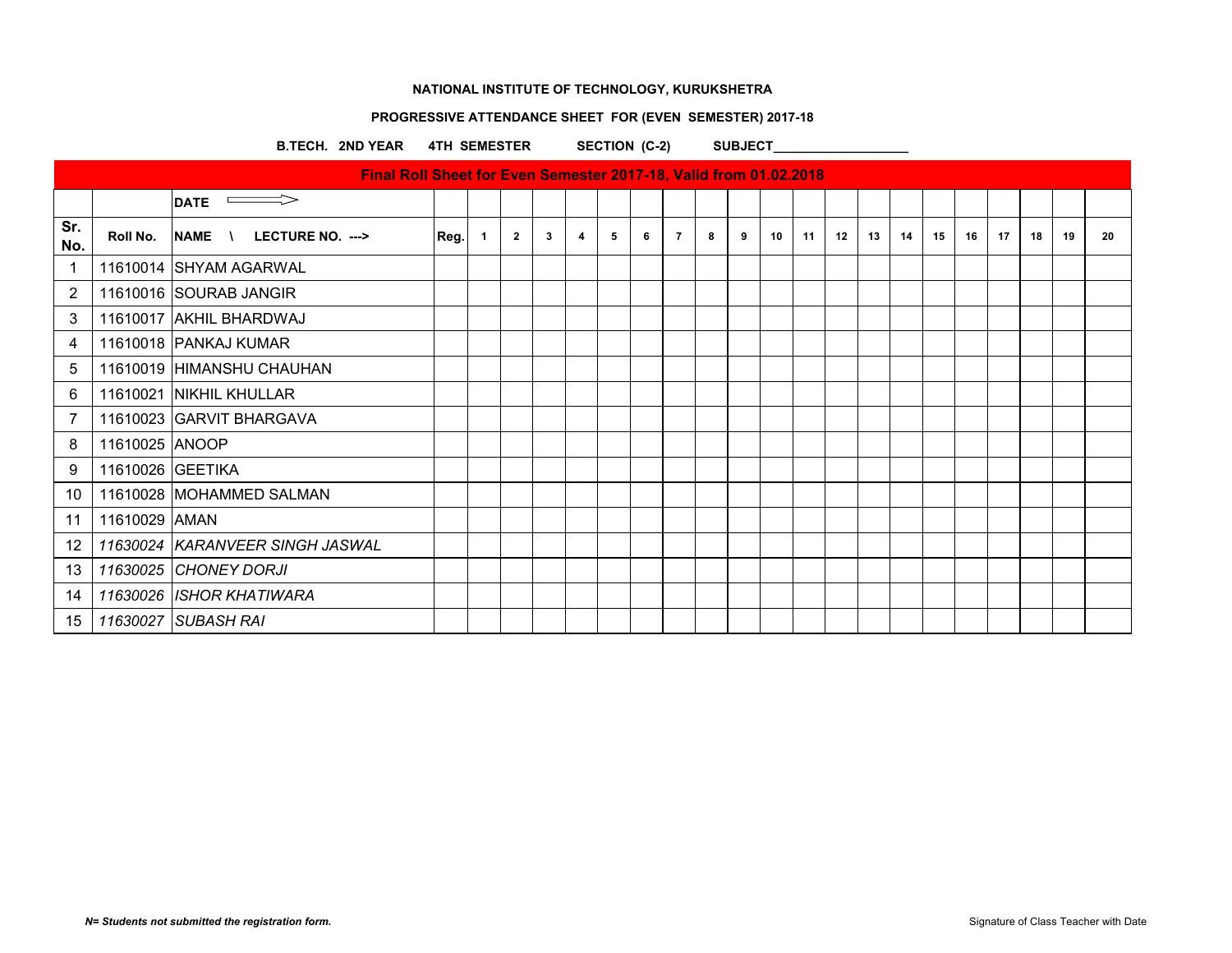### **PROGRESSIVE ATTENDANCE SHEET FOR (EVEN SEMESTER) 2017-18**

B.TECH. 2ND YEAR 4TH SEMESTER SECTION (C-3) SUBJECT

|                |                 | Final Roll Sheet for Even Semester 2017-18, Valid from 01.02.2018 |              |                |                |              |   |   |   |   |   |   |    |    |    |    |    |    |    |    |    |    |    |
|----------------|-----------------|-------------------------------------------------------------------|--------------|----------------|----------------|--------------|---|---|---|---|---|---|----|----|----|----|----|----|----|----|----|----|----|
|                |                 | $\implies$<br><b>DATE</b>                                         |              |                |                |              |   |   |   |   |   |   |    |    |    |    |    |    |    |    |    |    |    |
| Sr.<br>No.     | Roll No.        | NAME \<br><b>LECTURE NO. ---&gt;</b>                              | Reg.         | $\overline{1}$ | $\overline{2}$ | $\mathbf{3}$ | 4 | 5 | 6 | 7 | 8 | 9 | 10 | 11 | 12 | 13 | 14 | 15 | 16 | 17 | 18 | 19 | 20 |
| $\mathbf 1$    |                 | 11610030 AKANKSHA JAISWAL                                         |              |                |                |              |   |   |   |   |   |   |    |    |    |    |    |    |    |    |    |    |    |
| $\overline{2}$ |                 | 11610031 ADITYA VERMA                                             |              |                |                |              |   |   |   |   |   |   |    |    |    |    |    |    |    |    |    |    |    |
| 3              |                 | 11610032 TARUN KUMAR                                              |              |                |                |              |   |   |   |   |   |   |    |    |    |    |    |    |    |    |    |    |    |
| 4              |                 | 11610033 HITENDER SINGH KUNTAIL                                   |              |                |                |              |   |   |   |   |   |   |    |    |    |    |    |    |    |    |    |    |    |
| 5              |                 | 11610034 NAVEEN SHARMA                                            |              |                |                |              |   |   |   |   |   |   |    |    |    |    |    |    |    |    |    |    |    |
| 6              |                 | 11610035 NIKHIL YADAV                                             |              |                |                |              |   |   |   |   |   |   |    |    |    |    |    |    |    |    |    |    |    |
| -7             |                 | 11610036 VIKAS KUMAR YADAV                                        |              |                |                |              |   |   |   |   |   |   |    |    |    |    |    |    |    |    |    |    |    |
| 8              |                 | 11610037 ANKIT SAGU                                               |              |                |                |              |   |   |   |   |   |   |    |    |    |    |    |    |    |    |    |    |    |
| 9              |                 | 11610038 RASHIKA GARG                                             |              |                |                |              |   |   |   |   |   |   |    |    |    |    |    |    |    |    |    |    |    |
| 10             |                 | 11610039 DEEPAK PHAGNA                                            |              |                |                |              |   |   |   |   |   |   |    |    |    |    |    |    |    |    |    |    |    |
| 11             |                 | 11610040 MUDIT SRIVASTAVA                                         |              |                |                |              |   |   |   |   |   |   |    |    |    |    |    |    |    |    |    |    |    |
| 12             |                 | 11610042 YASHKARAN BAGGA                                          | $\mathsf{N}$ |                |                |              |   |   |   |   |   |   |    |    |    |    |    |    |    |    |    |    |    |
| 13             |                 | 11610043 RAMKESH MEENA                                            |              |                |                |              |   |   |   |   |   |   |    |    |    |    |    |    |    |    |    |    |    |
| 14             |                 | 11610045 MUNDRU HEMANTH CHOWDARY                                  |              |                |                |              |   |   |   |   |   |   |    |    |    |    |    |    |    |    |    |    |    |
| 15             |                 | 11610093 DIVYANSH MITTAL                                          |              |                |                |              |   |   |   |   |   |   |    |    |    |    |    |    |    |    |    |    |    |
| 16             |                 | 11610630 ABHISEKH JUYAL                                           |              |                |                |              |   |   |   |   |   |   |    |    |    |    |    |    |    |    |    |    |    |
| 17             | 11630030 CHHIMI |                                                                   |              |                |                |              |   |   |   |   |   |   |    |    |    |    |    |    |    |    |    |    |    |
| 18             |                 | 11630031 KENCHO TSHERING                                          |              |                |                |              |   |   |   |   |   |   |    |    |    |    |    |    |    |    |    |    |    |
| 19             |                 | 11630032 BISHAL DHAURALY                                          |              |                |                |              |   |   |   |   |   |   |    |    |    |    |    |    |    |    |    |    |    |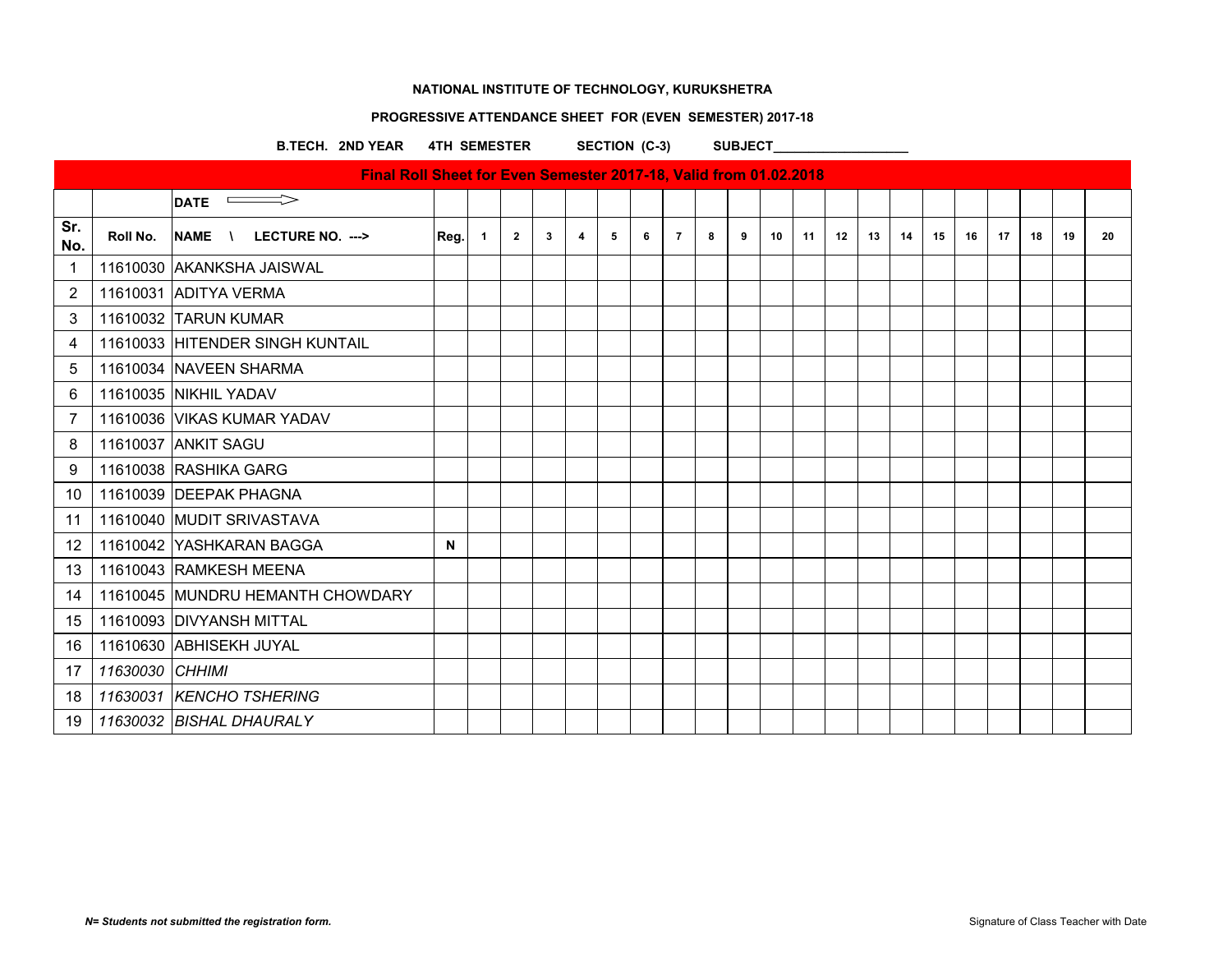## **PROGRESSIVE ATTENDANCE SHEET FOR (EVEN SEMESTER) 2017-18**

B.TECH. 2ND YEAR 4TH SEMESTER SECTION (C-4) SUBJECT

|                |                  | Final Roll Sheet for Even Semester 2017-18, Valid from 01.02.2018 |      |                |                |              |                |   |   |                |   |   |    |    |    |    |    |    |    |    |    |    |    |
|----------------|------------------|-------------------------------------------------------------------|------|----------------|----------------|--------------|----------------|---|---|----------------|---|---|----|----|----|----|----|----|----|----|----|----|----|
|                |                  | DATE $\implies$                                                   |      |                |                |              |                |   |   |                |   |   |    |    |    |    |    |    |    |    |    |    |    |
| Sr.<br>No.     | Roll No.         | NAME \ LECTURE NO. --->                                           | Reg. | $\overline{1}$ | $\overline{2}$ | $\mathbf{3}$ | $\overline{4}$ | 5 | 6 | $\overline{7}$ | 8 | 9 | 10 | 11 | 12 | 13 | 14 | 15 | 16 | 17 | 18 | 19 | 20 |
| $\mathbf{1}$   |                  | 11610046 HARSH KUMAR                                              |      |                |                |              |                |   |   |                |   |   |    |    |    |    |    |    |    |    |    |    |    |
| $\overline{2}$ |                  | 11610047 SHIVAM ANAND                                             |      |                |                |              |                |   |   |                |   |   |    |    |    |    |    |    |    |    |    |    |    |
| 3              |                  | 11610048 MAYANK YADAV                                             |      |                |                |              |                |   |   |                |   |   |    |    |    |    |    |    |    |    |    |    |    |
| 4              |                  | 11610049 RIYAZ MAHFOOZ                                            |      |                |                |              |                |   |   |                |   |   |    |    |    |    |    |    |    |    |    |    |    |
| 5              |                  | 11610050 MOHIT YADAV                                              |      |                |                |              |                |   |   |                |   |   |    |    |    |    |    |    |    |    |    |    |    |
| 6              |                  | 11610051 KAPIL YADAV                                              |      |                |                |              |                |   |   |                |   |   |    |    |    |    |    |    |    |    |    |    |    |
| $\overline{7}$ | 11610052 GAGAN   |                                                                   |      |                |                |              |                |   |   |                |   |   |    |    |    |    |    |    |    |    |    |    |    |
| 8              |                  | 11610054 SHIVKESH MEENA                                           |      |                |                |              |                |   |   |                |   |   |    |    |    |    |    |    |    |    |    |    |    |
| 9              |                  | 11610055 SHUBHAM KUMAR GOYAL                                      |      |                |                |              |                |   |   |                |   |   |    |    |    |    |    |    |    |    |    |    |    |
| 10             | 11610056 AKSHAY  |                                                                   |      |                |                |              |                |   |   |                |   |   |    |    |    |    |    |    |    |    |    |    |    |
| 11             |                  | 11610057 NAVEEN GUPT                                              |      |                |                |              |                |   |   |                |   |   |    |    |    |    |    |    |    |    |    |    |    |
| 12             |                  | 11610059 LAKHVEER SINGH                                           |      |                |                |              |                |   |   |                |   |   |    |    |    |    |    |    |    |    |    |    |    |
| 13             | 11610060 ASHISH  |                                                                   |      |                |                |              |                |   |   |                |   |   |    |    |    |    |    |    |    |    |    |    |    |
| 14             | 11610061 AVINASH |                                                                   |      |                |                |              |                |   |   |                |   |   |    |    |    |    |    |    |    |    |    |    |    |
| 15             |                  | 11630016 FARAMARZ MAJEDI                                          |      |                |                |              |                |   |   |                |   |   |    |    |    |    |    |    |    |    |    |    |    |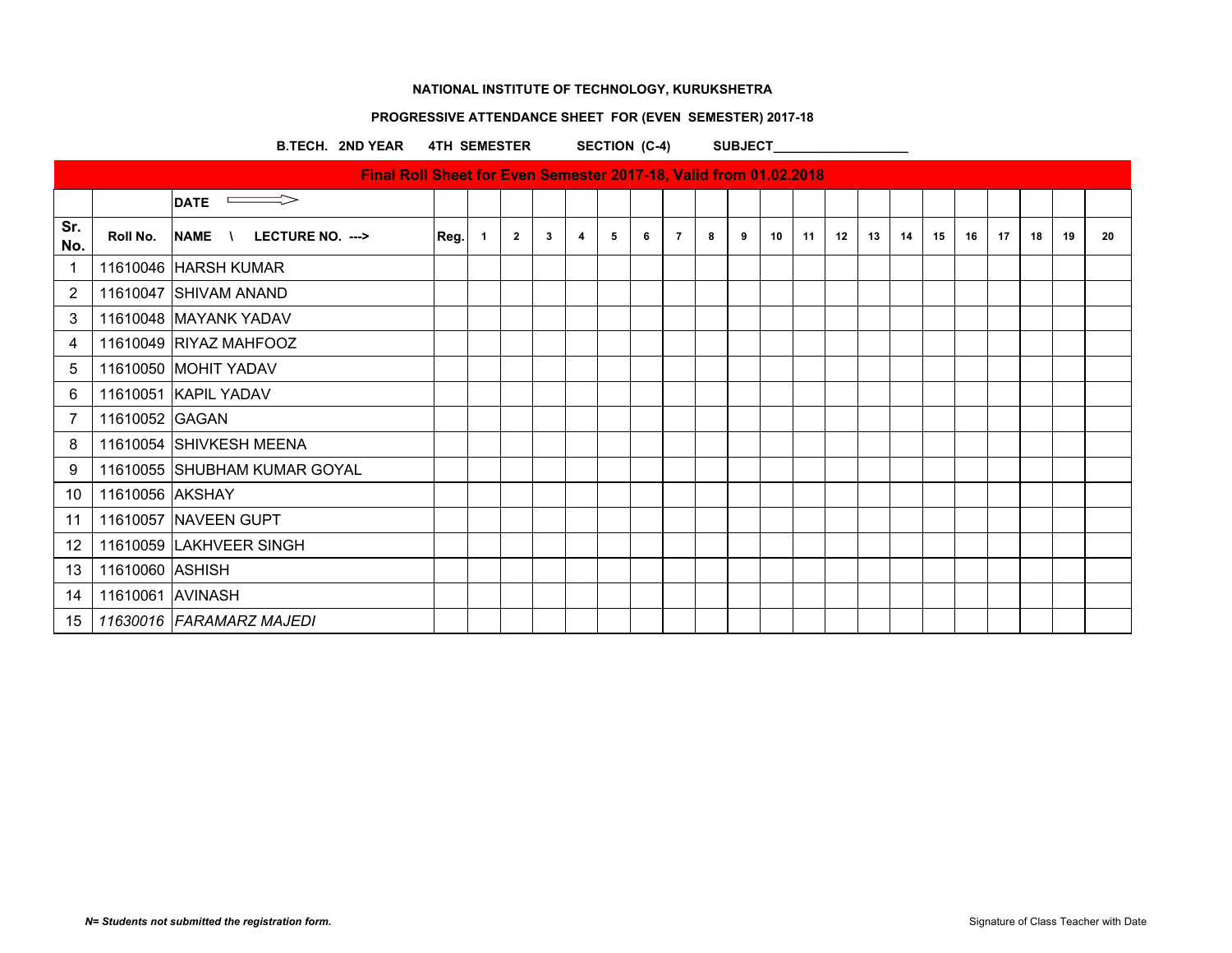## **PROGRESSIVE ATTENDANCE SHEET FOR (EVEN SEMESTER) 2017-18**

B.TECH. 2ND YEAR 4TH SEMESTER SECTION (C-5) SUBJECT

|                |          | <b>DATE</b>                   |      |              |                |              |   |   |   |                |   |   |                 |    |    |    |    |    |    |      |    |    |    |
|----------------|----------|-------------------------------|------|--------------|----------------|--------------|---|---|---|----------------|---|---|-----------------|----|----|----|----|----|----|------|----|----|----|
| Sr.<br>No.     | Roll No. | NAME \<br>LECTURE NO. --->    | Reg. | $\mathbf{1}$ | $\overline{2}$ | $\mathbf{3}$ | 4 | 5 | 6 | $\overline{7}$ | 8 | 9 | 10 <sup>1</sup> | 11 | 12 | 13 | 14 | 15 | 16 | - 17 | 18 | 19 | 20 |
| $\overline{1}$ |          | 11610062 HARSH YADAV          |      |              |                |              |   |   |   |                |   |   |                 |    |    |    |    |    |    |      |    |    |    |
| 2              |          | 11610063 ANKESH KUMAR         |      |              |                |              |   |   |   |                |   |   |                 |    |    |    |    |    |    |      |    |    |    |
| 3              |          | 11610065 PULLURI LOKESH       |      |              |                |              |   |   |   |                |   |   |                 |    |    |    |    |    |    |      |    |    |    |
| 4              |          | 11610066 ROVIN RAJ            |      |              |                |              |   |   |   |                |   |   |                 |    |    |    |    |    |    |      |    |    |    |
| 5              |          | 11610068 AJAY KUMAR           |      |              |                |              |   |   |   |                |   |   |                 |    |    |    |    |    |    |      |    |    |    |
| 6              |          | 11610069 UJJWAL SHARMA        |      |              |                |              |   |   |   |                |   |   |                 |    |    |    |    |    |    |      |    |    |    |
| 7              |          | 11610070 ADESH MEHAR          |      |              |                |              |   |   |   |                |   |   |                 |    |    |    |    |    |    |      |    |    |    |
| 8              |          | 11610071 HIMANSHU             | N    |              |                |              |   |   |   |                |   |   |                 |    |    |    |    |    |    |      |    |    |    |
| 9              |          | 11610072 SUKH SAGAR SHUKLA    |      |              |                |              |   |   |   |                |   |   |                 |    |    |    |    |    |    |      |    |    |    |
| 10             |          | 11610073 VINIT KUMAR          |      |              |                |              |   |   |   |                |   |   |                 |    |    |    |    |    |    |      |    |    |    |
| 11             |          | 11610075 NIKHIL BARWAL        |      |              |                |              |   |   |   |                |   |   |                 |    |    |    |    |    |    |      |    |    |    |
| 12             |          | 11610076 VAIBHAV GOYAL        |      |              |                |              |   |   |   |                |   |   |                 |    |    |    |    |    |    |      |    |    |    |
| 13             |          | 11610078 RAJESH ROSHAN BEHERA |      |              |                |              |   |   |   |                |   |   |                 |    |    |    |    |    |    |      |    |    |    |
| 14             |          | 11610295 MONU KUMAR MEENA     |      |              |                |              |   |   |   |                |   |   |                 |    |    |    |    |    |    |      |    |    |    |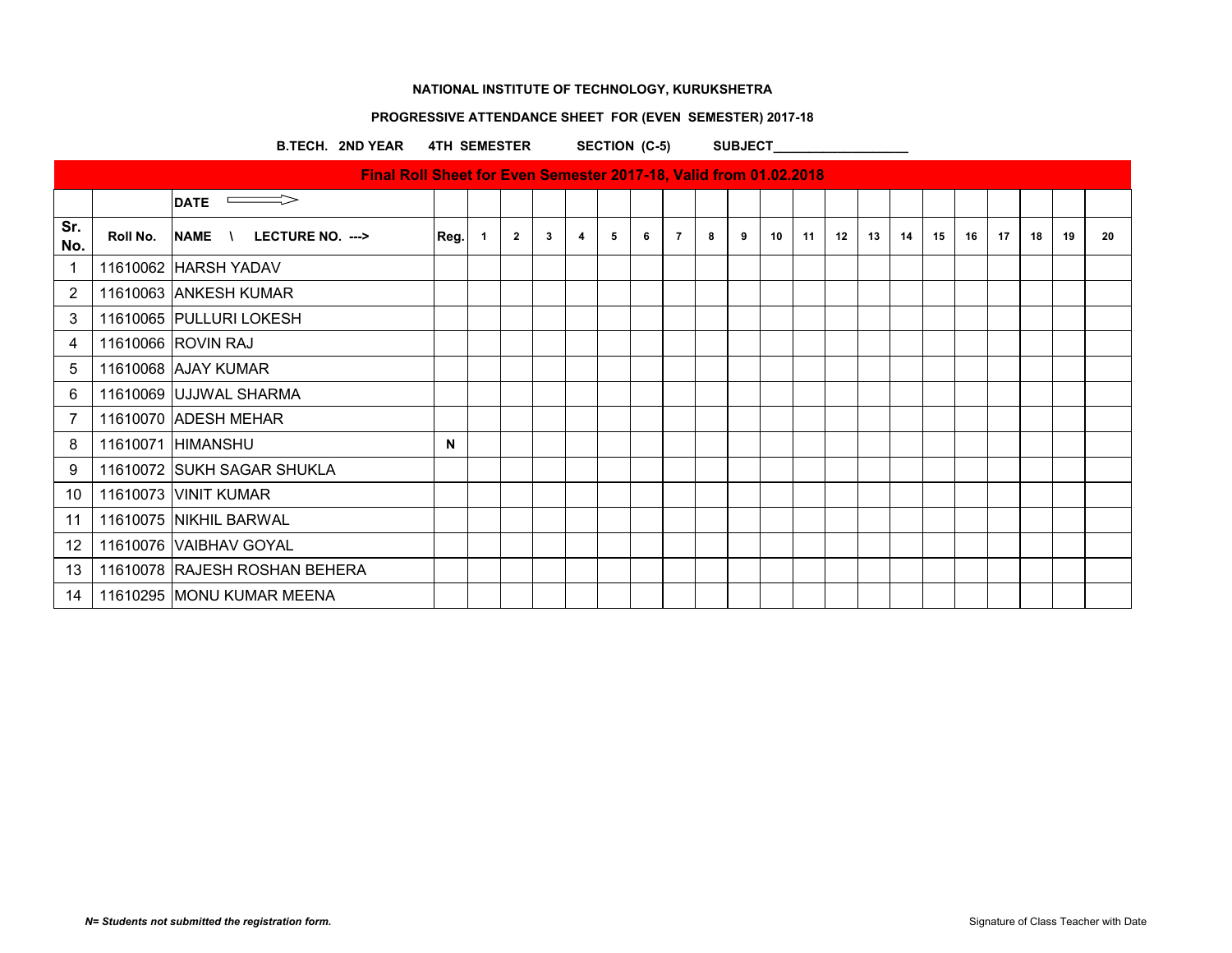## **PROGRESSIVE ATTENDANCE SHEET FOR (EVEN SEMESTER) 2017-18**

B.TECH. 2ND YEAR 4TH SEMESTER SECTION (C-6) SUBJECT

|            |                 | <u>THE ROLL SHOULDED EVER OUR OUR SUIT TO, YOUR HOLL VIRGINITY</u> |      |                |             |                         |   |   |                |   |   |    |    |    |    |    |    |    |    |    |    |    |
|------------|-----------------|--------------------------------------------------------------------|------|----------------|-------------|-------------------------|---|---|----------------|---|---|----|----|----|----|----|----|----|----|----|----|----|
|            |                 | <b>DATE</b>                                                        |      |                |             |                         |   |   |                |   |   |    |    |    |    |    |    |    |    |    |    |    |
| Sr.<br>No. | Roll No.        | NAME \ LECTURE NO. --->                                            | Reg. | $\overline{2}$ | $3^{\circ}$ | $\overline{\mathbf{4}}$ | 5 | 6 | $\overline{7}$ | 8 | 9 | 10 | 11 | 12 | 13 | 14 | 15 | 16 | 17 | 18 | 19 | 20 |
| -1         |                 | 11610080 SAHIL GANDASH                                             |      |                |             |                         |   |   |                |   |   |    |    |    |    |    |    |    |    |    |    |    |
| 2          | 11610081 ANURAG |                                                                    |      |                |             |                         |   |   |                |   |   |    |    |    |    |    |    |    |    |    |    |    |
| 3          |                 | 11610082 HIMANSHU YADAV                                            |      |                |             |                         |   |   |                |   |   |    |    |    |    |    |    |    |    |    |    |    |
| 4          |                 | 11610083 DHYAN SINGH                                               |      |                |             |                         |   |   |                |   |   |    |    |    |    |    |    |    |    |    |    |    |
| 5          |                 | 11610084 SHIKHAR SINGH                                             |      |                |             |                         |   |   |                |   |   |    |    |    |    |    |    |    |    |    |    |    |
| 6          |                 | 11610086   VIKASH KUMAR                                            |      |                |             |                         |   |   |                |   |   |    |    |    |    |    |    |    |    |    |    |    |
| 7          |                 | 11610087 SUSHIL KUMAR                                              |      |                |             |                         |   |   |                |   |   |    |    |    |    |    |    |    |    |    |    |    |
| 8          |                 | 11610088 SUBHAJIT NAYAK                                            |      |                |             |                         |   |   |                |   |   |    |    |    |    |    |    |    |    |    |    |    |
| 9          |                 | 11610089 PAWAN KUMAR                                               |      |                |             |                         |   |   |                |   |   |    |    |    |    |    |    |    |    |    |    |    |
| 10         |                 | 11610092 JASRAM MEENA                                              |      |                |             |                         |   |   |                |   |   |    |    |    |    |    |    |    |    |    |    |    |
| 11         |                 | 11610094 PRABHAT KUMAR TIWARI                                      |      |                |             |                         |   |   |                |   |   |    |    |    |    |    |    |    |    |    |    |    |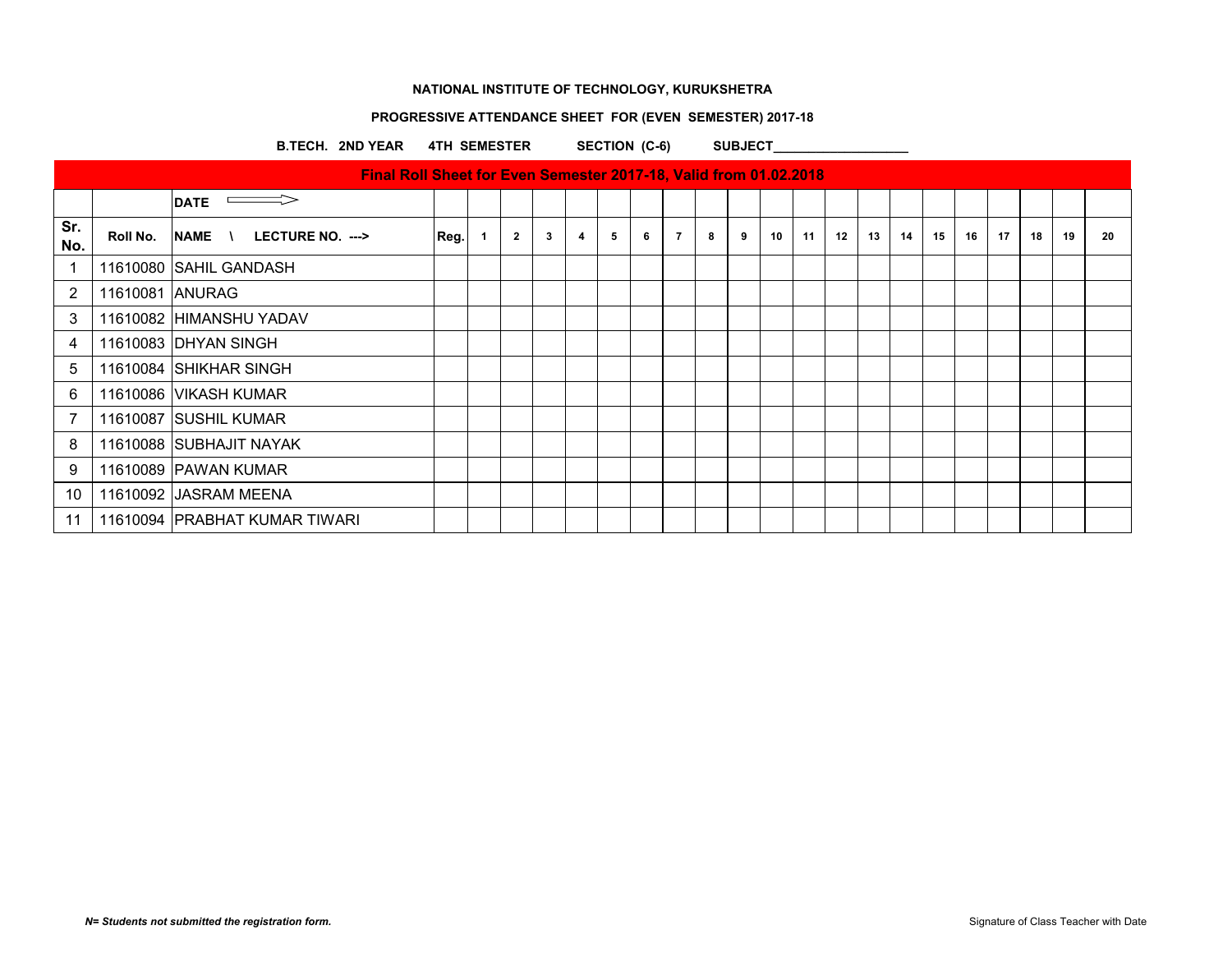## **PROGRESSIVE ATTENDANCE SHEET FOR (EVEN SEMESTER) 2017-18**

B.TECH. 2ND YEAR 4TH SEMESTER SECTION (C-7) SUBJECT\_

|                |          | <b>DATE</b>                             |      |              |   |   |   |   |                |   |   |    |    |    |    |    |    |    |    |    |    |    |
|----------------|----------|-----------------------------------------|------|--------------|---|---|---|---|----------------|---|---|----|----|----|----|----|----|----|----|----|----|----|
| Sr.<br>No.     | Roll No. | $NAME \cup LECTURE NO. \longrightarrow$ | Reg. | $\mathbf{2}$ | 3 | 4 | 5 | 6 | $\overline{7}$ | 8 | 9 | 10 | 11 | 12 | 13 | 14 | 15 | 16 | 17 | 18 | 19 | 20 |
| 1              |          | 11610095 JJAI KUMAR                     |      |              |   |   |   |   |                |   |   |    |    |    |    |    |    |    |    |    |    |    |
| $\overline{2}$ |          | 11610097 RABINDRA KUMAR                 |      |              |   |   |   |   |                |   |   |    |    |    |    |    |    |    |    |    |    |    |
| 3              |          | 11610098   VISHWAJEET KASHYAP           |      |              |   |   |   |   |                |   |   |    |    |    |    |    |    |    |    |    |    |    |
| 4              |          | 11610099 KOLIPAKA RAMA GOPALAM          |      |              |   |   |   |   |                |   |   |    |    |    |    |    |    |    |    |    |    |    |
| 5              |          | 11610100 INAKKINA BHAVANI NAGA SANKAR   |      |              |   |   |   |   |                |   |   |    |    |    |    |    |    |    |    |    |    |    |
| 6              |          | 11610102 RAVIDARSHAN                    |      |              |   |   |   |   |                |   |   |    |    |    |    |    |    |    |    |    |    |    |
| 7              |          | 11610103 AKSHAY SAINI                   |      |              |   |   |   |   |                |   |   |    |    |    |    |    |    |    |    |    |    |    |
| 8              |          | 11610105 SHATRUNJAY KUMAR SINGH         |      |              |   |   |   |   |                |   |   |    |    |    |    |    |    |    |    |    |    |    |
| 9              |          | 11610106 RAKESH CHOUDHARY               |      |              |   |   |   |   |                |   |   |    |    |    |    |    |    |    |    |    |    |    |
| 10             |          | 11610107 SUMIT KUMAR MEENA              |      |              |   |   |   |   |                |   |   |    |    |    |    |    |    |    |    |    |    |    |
| 11             |          | 11610108 MANVENDRA SINGH                |      |              |   |   |   |   |                |   |   |    |    |    |    |    |    |    |    |    |    |    |
| 12             |          | 11610111 ANKIT KUMAR                    |      |              |   |   |   |   |                |   |   |    |    |    |    |    |    |    |    |    |    |    |